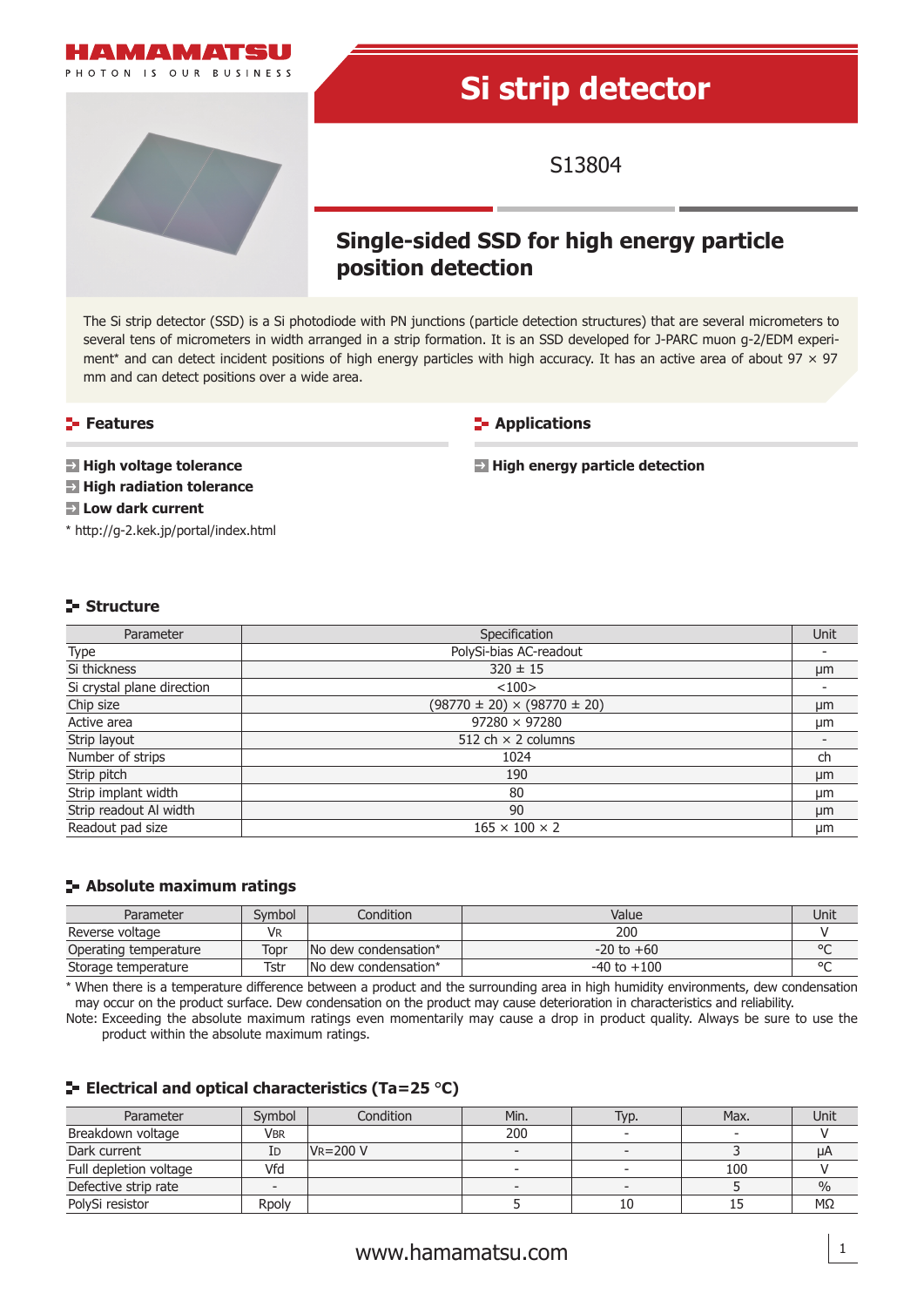## **Dimensional outline (unit: µm)**

**Entire device drawing** 



#### Detailed chip diagram



Note: The output pad connection is X1 or Y1: 1 ch, X2 or Y2: 2 ch,  $\cdots$  X1024 or Y1024: 1024 ch. The pad arrangement allows the chip to be mounted in a 90° rotated state.

> HAMAMATSU PHOTON IS OUR BUSINESS

2